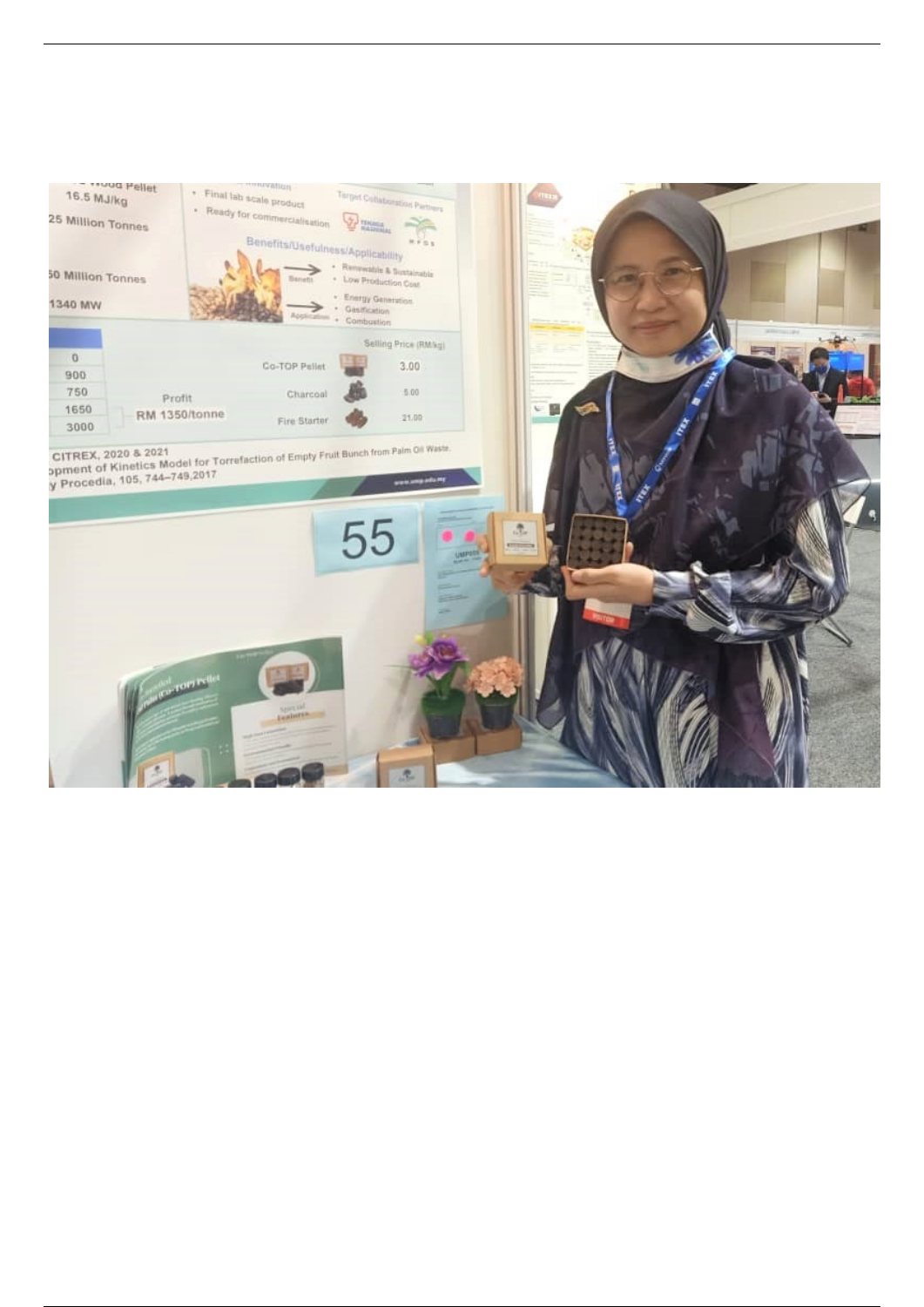

## **[Research](/research)**

## **Dr. Suriyati produces Co-TOP oil palm waste pellets as environmentally friendly and low-cost fuel**

27 April 2022

PEKAN, 25 April 2022 – Looking at Malaysia as the world's leading palm oil producer, a lecturer from the Faculty of Chemical and Process Engineering Technology (FTKKP), Dr. Suriyati Saleh, 39 produced Co-TOP pellet by utilising oil palm waste as an environmentally friendly and low-cost fuel.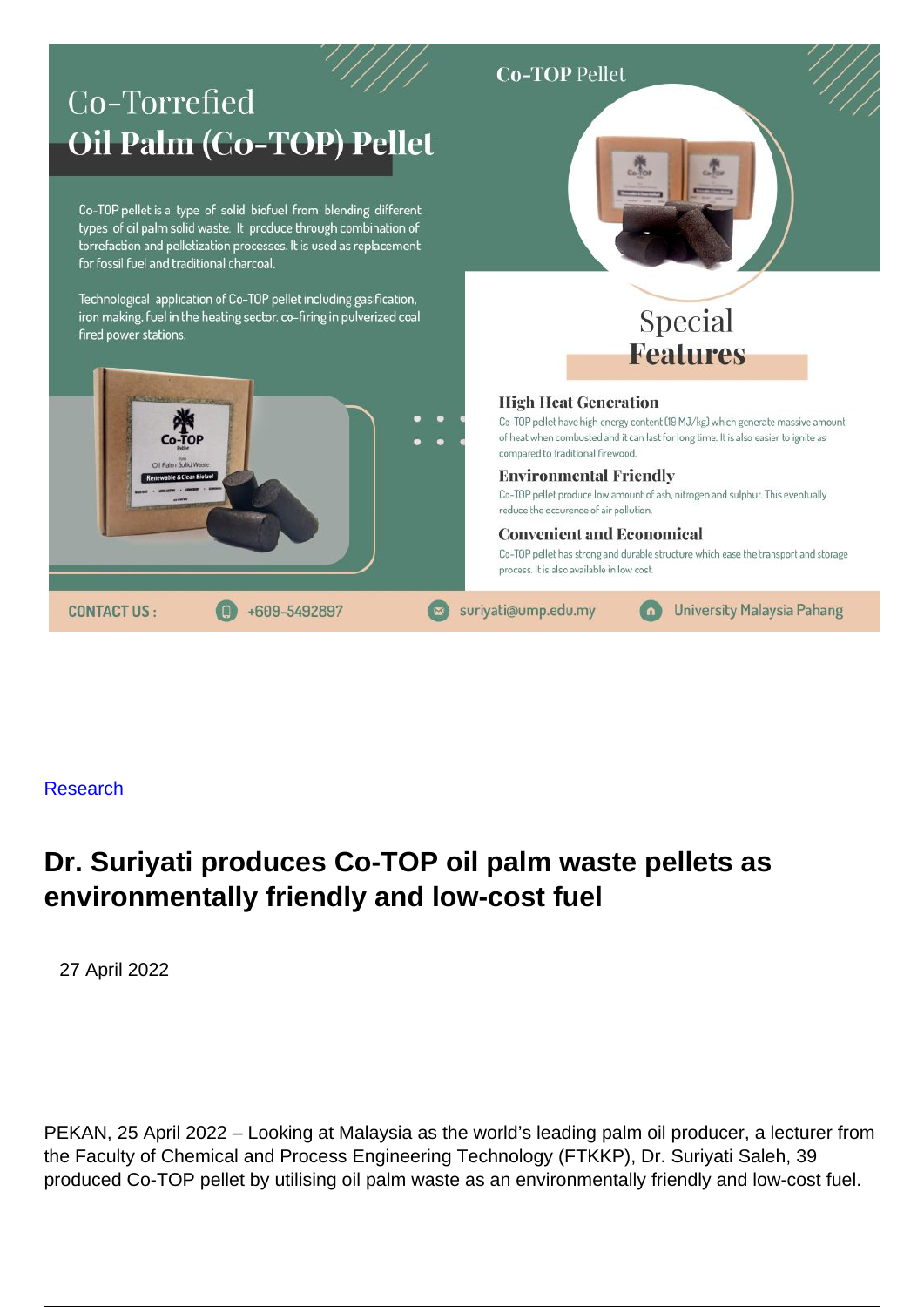The research was joined by the lecturer from the College of Engineering (KK), Associate Professor Dr. Noor Asma Fazli Abdul Samad, FTKKP undergraduate students, Chang Siaw Sang and Sharwin Kumar Sambeth, and LCSB Lepar Palm Oil Mill, Gambang, Kuantan.

According to Dr. Suriyati, this research began in April 2014, upon her return from completing her Doctor of Philosophy (Ph.D.) study at Denmark Technical University (DTU).

"During the research at the Ph.D. level, I used solid waste found in European countries, such as waste from wheat trees, forestry waste, and silvergrass (miscanthus).

"These waste materials were treated using the torrefaction process to produce fuel.

"In Malaysia, I see a large area of palm oil mills filled with oil palm waste that attracts flies, thus causing the spread of infectious diseases," she said.

In 2014, she received a research grant under the Fundamental Research Grant Scheme (FRGS) from the Ministry of Higher Education (MoHE) to initiate this study.

In the early research stage, she carried out a treatment process known as torrefaction to obtain optimal conditions for oil palm waste to be used as fuel.

"After the first successful phase, I continued the study by adding another process of pelletisation after the torrefaction process to improve the quality of the fuel produced.

"The next study was conducted under the second FRGS grant obtained in 2019.

"Initially, one type of oil palm waste was used to produce pellets, but later I found that there was a need to use more than one oil palm waste material to be used as pellets," she said.

She added that from that point, the Co-TOP pellet is produced using two types of oil palm waste of different physical and chemical properties to be used as fuel in the form of pellets.

"The Co-TOP pellet research officially began in January 2019 and was successfully completed on 30 June 2021.

"This research is based on the concept of waste to energy, i.e., waste from plantations or industries that can be processed and used to produce more useful materials.

"In this case, the waste from the processing of oil palm fruits such as coir, shells, bunches, leaves, and fronds is used as the main ingredient for producing pellets," she said.

She added that most oil palm waste is disposed of as fuel for producing steam in the mill or disposed of naturally on the plantation.

"The main problem with the use of waste as a fuel is air pollution due to the release of harmful gases such as NOx, SO2, CO, and CO2 as well as the energy generated from combustion is low.

"Therefore, the fuel needs to be treated to enhance its capacity to be used as an energy source.

"Co-TOP pellet is produced from a mixture of two different types of oil palm waste, namely coir and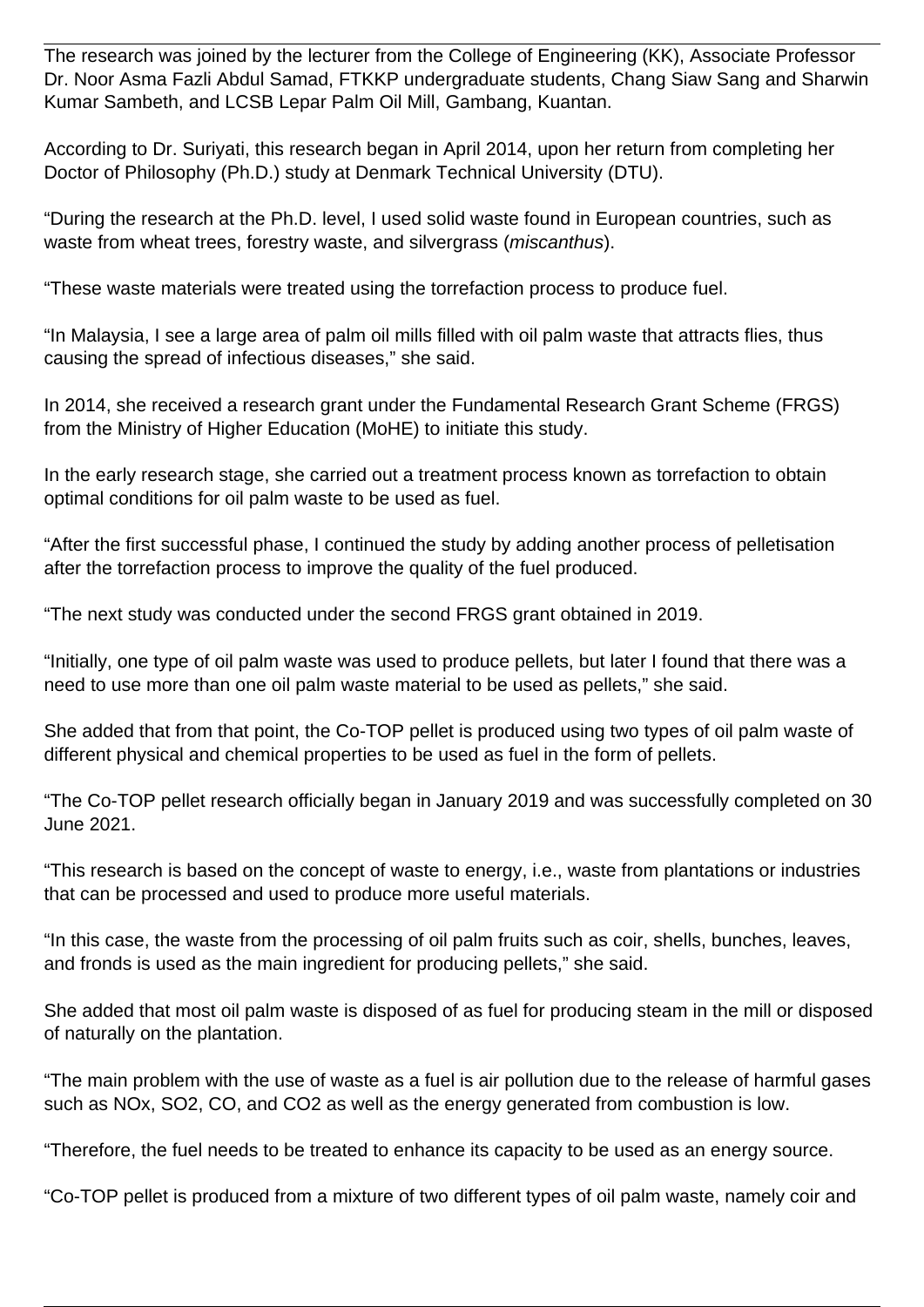oil palm fruit shells," she said.

She said the oil palm waste goes through a treatment process known as torrefaction and subsequently pelletisation process to produce pellets.

"Co-TOP pellet is a renewable fuel to replace fossil fuels, coal and wood charcoal.

"Co-TOP pellet can be used in domestic appliances such as stoves and barbecue racks.

"In addition, it can be used for industrial applications such as boilers, gasifiers, and coal-fired electric power generating stations," she said.

Co-TOP pellets are the same as wood charcoal and fire starters in the market.

The price for Co-TOP pellets is also lower than those of the other commercialised products

Co-TOP pellets are more environmentally friendly than wood charcoal and fire starters because they contain a low sulfur and nitrogen content.

According to her, the final goal of this research is to produce Co-TOP pellets on a large scale to benefit all Malaysians.

"Co-TOP pellet can reduce reliance on fossil fuels to generate electricity.

"This will ultimately reduce carbon dioxide emissions in Malaysia.

"In the future, I plan to use the different types of waste available in Malaysia such as food waste, wood, plastic, and used oil to improve the function of Co-TOP pellet," she explained.

Dr. Suriyati added that it is hoped that Co-TOP pellet will be in the market to replace existing fuels to support the National Biomass Strategy to increase the use of biomass in the production of energy resources.

"In addition, to place Co-TOP pellet in the Malaysian market, we will strive to establish joint ventures with government agencies and private companies such as the Malaysia Palm Oil Board (MPOB) and Tenaga Nasional Berhad (TNB).

"The estimated cost for equipment including mixer, furnace, and pelletiser for Co-TOP pellet is RM100,000.00," she said.

Earlier, Co-TOP pellet research won gold medals in the Creation, Innovation, Technology and Research Exposition (CITREx) 2020 and 2021.

The research also bagged a gold medal at the International Invention, Innovation and Technology Exhibition (ITEX) 2021, held at Kuala Lumpur Convention Centre from 13 to 14 December 2021.

## **By: Nur Hartini Mohd Hatta, Corporate Communication Division, The Office of The Vice-Chancellor (PNC)**

**Translation by: Dr. Rozaimi Abu Samah, Engineering College/Faculty of Chemical and**